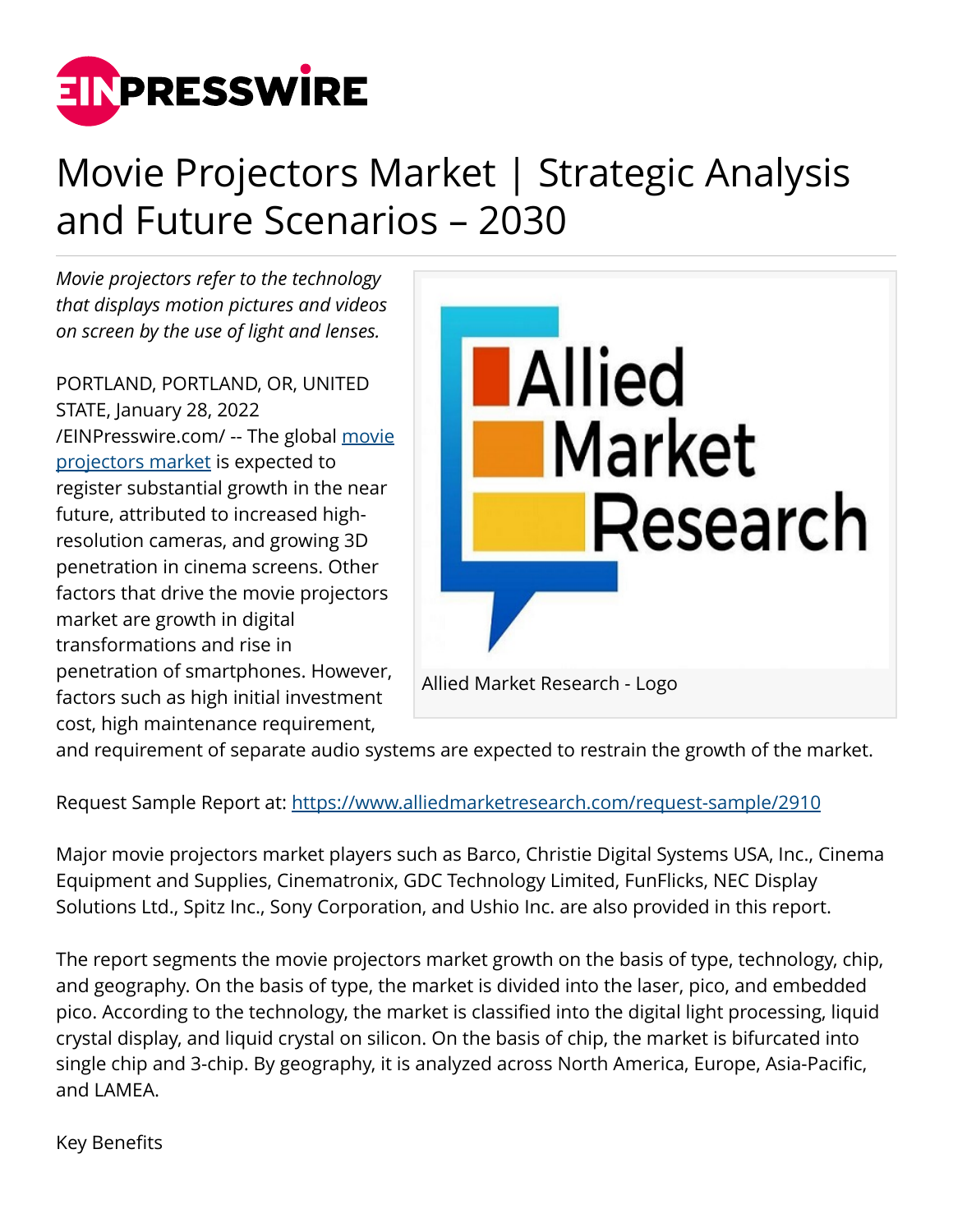· This report provides an extensive analysis of the current and emerging market trends and dynamics in the global movie projectors market.

•In-depth analysis is conducted by constructing market estimations for the key market segments between 2016 and 2023.

• This study evaluating competitive landscape and value chain has been taken into account to elucidate the competitive environment across the geographies.

• This report entails the detailed quantitative analysis of the current market and estimations through 2016-2023, which assists in identifying the prevailing market opportunities.

• Comprehensive analysis of factors that drive and restrict the growth of the global movie projectors market is provided.

Highlights of the Report

Competitive landscape of the Movie Projectors Market.

Revenue generated by each segment of the Movie Projectors market by 2030.

Factors expected to drive and create new opportunities in the Movie Projectors industry.

Strategies to gain sustainable growth of the market.

Region that would create lucrative business opportunities during the forecast period.

Top impacting factors of the Movie Projectors market.

For Purchase Enquiry at: <https://www.alliedmarketresearch.com/purchase-enquiry/2910>

Similar Reports -

1. [Online Event Ticketing Market](https://www.alliedmarketresearch.com/online-event-ticketing-market-A07492)

2. [3D Rendering Services Market](https://www.alliedmarketresearch.com/3d-rendering-services-market)

About Us

Allied Market Research (AMR) is a market research and business-consulting firm of Allied Analytics LLP, based in Portland, Oregon. AMR offers market research reports, business solutions, consulting services, and insights on markets across 11 industry verticals. Adopting